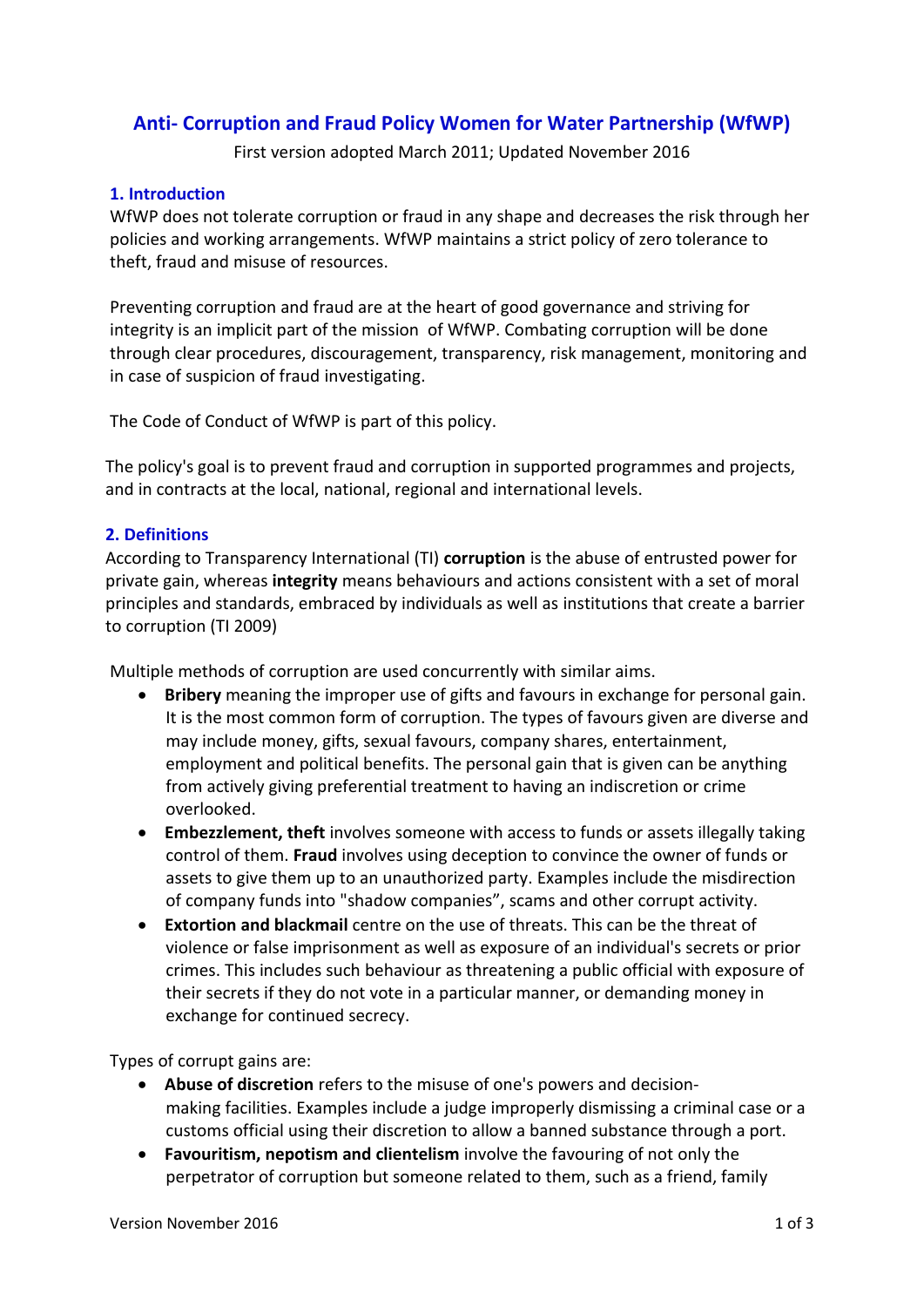member or member of an association. Examples would include hiring or promoting a family member or staff member to a role they are not qualified for, who belongs to the same political party as you, regardless of merit. Some states do not forbid these forms of corruption.

### **3. Process and Sanctions**

In case of suspicion of fraud and corruption the following measures will be taken.

- Any suspicion or indication of fraud and corruption will be investigated immediately. Depending on the case the Steering Committee (SC) will nominate an independent person or auditor to carry out the investigation. The results of the investigation are reported in writing. The report of the investigator will be discussed in the SC.
- If a first assessment of the situation does raise serious doubts, notification will be given to the external accountant. Notification has to be based on concrete evidence and supporting documents. Anonymous messages or "rumours" are investigated but do not count as evidence.
- In principle, WfWP will report "proven" fraud or corruption to the appropriate authorities.

Additionally, on an annual basis, WfWP's own accountant will be requested to do a random check based on year accounts and auditors reports of member organisation(s) involved. **Sanctions**

If the suspicion concerns a member or staff member the organisation or person will be suspended on a temporary basis. As soon as the fraud or corruption has been proved the suspension will be formalised.

If the suspicion of fraudulent behaviour concerns a supplier or contractor of WfWP and the suspicion is confirmed, the contract will be terminated immediately.

In case of proven corruption or mishandling of funds, the funds paid out can be reclaimed

# **3. Prevention and monitoring.**

Efforts and measures have to be in balance with the risk and (expected) scale of possible corruption and the expected damage thereof.

In first instance the responsibility for preventing corruption and fraud lies with the contracted parties for implementation of the project/activity; a clause stating that and enforcing this policy and the code of conduct are part and parcel of the agreement(s).

#### **Women for Water Partnership internally.**

The Code of Conduct of WfWP applies to all members, staff and SC members (see attachment).

In addition to that, WfWP has a financial protocol and a complaints procedure.

# **Contract third party partners.**

WfWP has a number of criteria and requirements built in all contracts with implementing members, partners, freelance staff and contractors.

- All contracts refer to the code of conduct (when applicable) and/ or this policy.
- The standard contract entails clear instructions on control and reporting.
- Large amounts will be paid out in instalments agreed beforehand after the appropriate reports have been received.